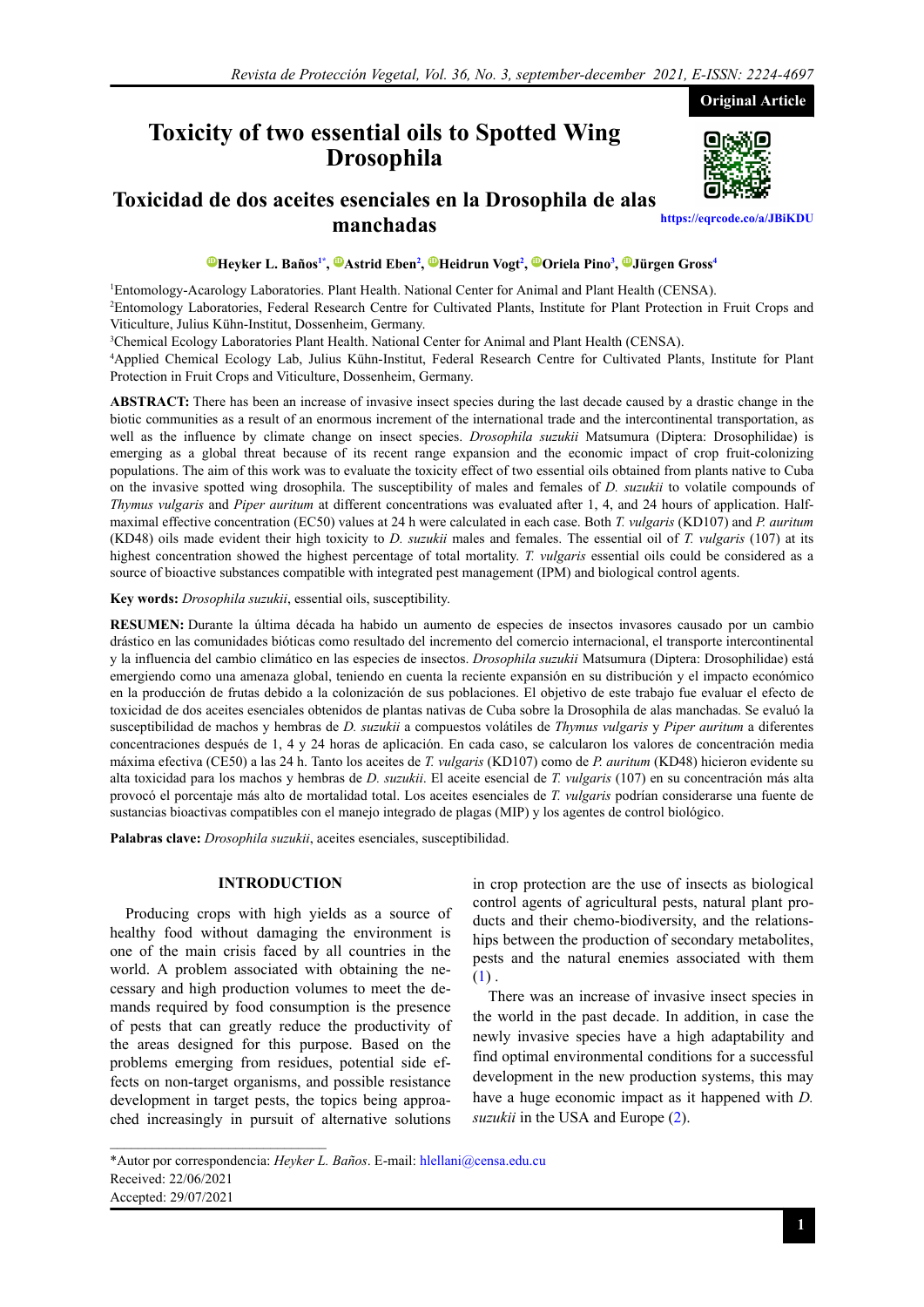*Drosophila suzukii* Matsumura (Diptera: Drosop‐ hilidae) is a *Drosophila* species belonging to the *melanogaster* group. This fly is emerging as a global threat due to its recent range expansion and the economic impact of colonized populations [\(3](#page-4-0)) It is a multivoltine pest considered a key pest for softand thin-skin fruit crops. As suitable hosts of this fly are many commercial fruits such as blueberries, strawberries, blackberries, raspberries, some varieties of grapes, and fruits from fruit trees, such as cherries, kiwis, figs, apples, plums, peaches, among others ([4\)](#page-4-0). Furthermore, this invasive insect is able to feed and reproduce on a wide range of wild host plants [\(5](#page-4-0)).

Spotted Winged Drosophila (SWD) *D. suzukii* is native to South East Asia. It was discovered along transportation corridors in the fruit production areas in the Pacific during 2009 ([6\)](#page-4-0). Since then, infestations have spread across the United States, Mexico, Canada, Europe, and South America. With such a high velocity (about 1000 km per year) that kind of invasion is almost unprecedented  $(6,7)$  $(6,7)$  $(6,7)$ . This rapid spread has caused severe damage to fruit production systems, re‐ sulting in millions of dollars in crop losses annually. Up to an 80 % yield loss has been reported under heavy infestations, and 20-37 % losses were estimated in incomes ([2\)](#page-4-0). Most recently, the fly was reported in Mexico  $(8,9)$  $(8,9)$  $(8,9)$ , Brazil  $(10)$  $(10)$  and Argentina  $(11,12)$  $(11,12)$  $(11,12)$  $(11,12)$ .

Penca, Adams, and Hulcr (2016), informed that, taking into account the possible opening of Cuba-USA trade and tourism, there was the concern for the introduction of new agricultural pests into Cuba, based on their location and geographical distribution. Although *D. suzukii* is not among the species reported by these authors, the risk of its entry to Cuba is real due to the growing demand of tourism and commercial trading coming from USA, Europe, and others countries of the Caribbean to Cuba.

Many essential oils have recently come into focus as repellents, antifeedants, oviposition deterrents, or toxicants for managing plant, human or animal nuisance pests. The large diversity and redundancy of phyto‐ chemicals in a single essential oil can improve control efficacy and reduce selection pressure and resistance development in pests. Natural products, including es‐ sential oils, are perceived as posing a lower risk to the environment and humans compared to synthetic compounds, although safety is dependent on biological properties of and exposure to chemicals that are not always consistent with their origin. As available management options for *D. suzukii* are currently limited, essential oils may have potential for their use in organic small fruit production systems [\(14](#page-5-0)).

The use of essential oils (EO) for this purpose has flourished in recent years. In Cuba, many products and extracts have been studied for their toxicity for different pests due to the potential use they may ha‐ ve in sustainable organic small production systems**.** With the objective to be prepared to reduce reliance on insecticides and improve *D. suzukii* control, it is necessary to develop new tools for its management. The aim of this work was to evaluate the toxicity and behaviour-modifying effects of essential oils ob‐ tained from Cuban plants on the invasive SWD. For this purpose, the effect of different concentrations of the essential oils of *Thymus vulgaris* (Lamiaceae) and *Piper auritum* (Piperaceae) on mortality of *D. suzukii* adults was examined.

#### **MATERIAL AND METHODS**

To evaluate *D. suzukii* susceptibility to the volatile compounds of the essential oils from *Thymus vulgaris* (KD107) and *Piper auritum* (KD48), ten adults (five females and five males) with approximately one week of age were tested. The essential oils were obtained by the Chemical Ecology laboratories of the Division of Plant Health of the National Center for Animal and Plant Health, Cuba. The insect adults were taken from a permanent laboratory colony at the JKI in Dossen‐ heim, Germany maintained according to Eben *et al.*, (2020). They were picked up from the colony with a manual vacuum exhauster, placed in 45 ml plastic tubes with screw caps and kept on ice for 5 min. The experiments were carried out at the JKI in Dossenheim, Germany.

Each essential oil was diluted with reagent grade acetone to concentrations of 0.125, 0.25, 0.5, and 1 % and a final volume of 12 ml. Acetone was used as the control.

A dismountable test arena, built according to Jacas and Viñuela  $(16)$  $(16)$ , was used. It consisted of a transparent plexiglass ring (10 cm diameter, 3 cm height, with 4 operating holes) enclosed by glass plates (12 cm \_ 12 cm \_ 5 mm) on top and bottom. In one of the operating hole, it was placed a 2.5 ml Eppendorf tube without the tip and containing cotton soaked with a solution of water and sugar (5 %). The other holes were plugged with a stopper, one of the glass plates (lid of the test arena) was sprayed with 200 µl of the essential oil with the aid of a sprayer bottle ([Figure 1\)](#page-2-0), and allowed to dry at room temperature. The adults of *D. suzukii* were released in the open arena and the cage quickly closed taking care that the applied surface was placed into the area enclosed by a plastic ring. Each oil concentration was replicated five times. The set of pieces was fastened with a clothespin. The cages were placed in a laminar air flow cabin at an average of 24°C, 76 % relative humidity, and natural photoperiod (16 h: 8 h).

Mortality was recorded at 1, 4, and 24 hours after the application of the oils. The most effective essential oil and its concentration was determined by ANOVA analysis and Tukey test (*p≤0.01*) after transforming mortality data into Arcsin√x  $(17)$  $(17)$ . Half-maximal effective concentration (EC50) values at 24 h were calculated by probit regression analysis of values using SPSS v22 (IBM, USA).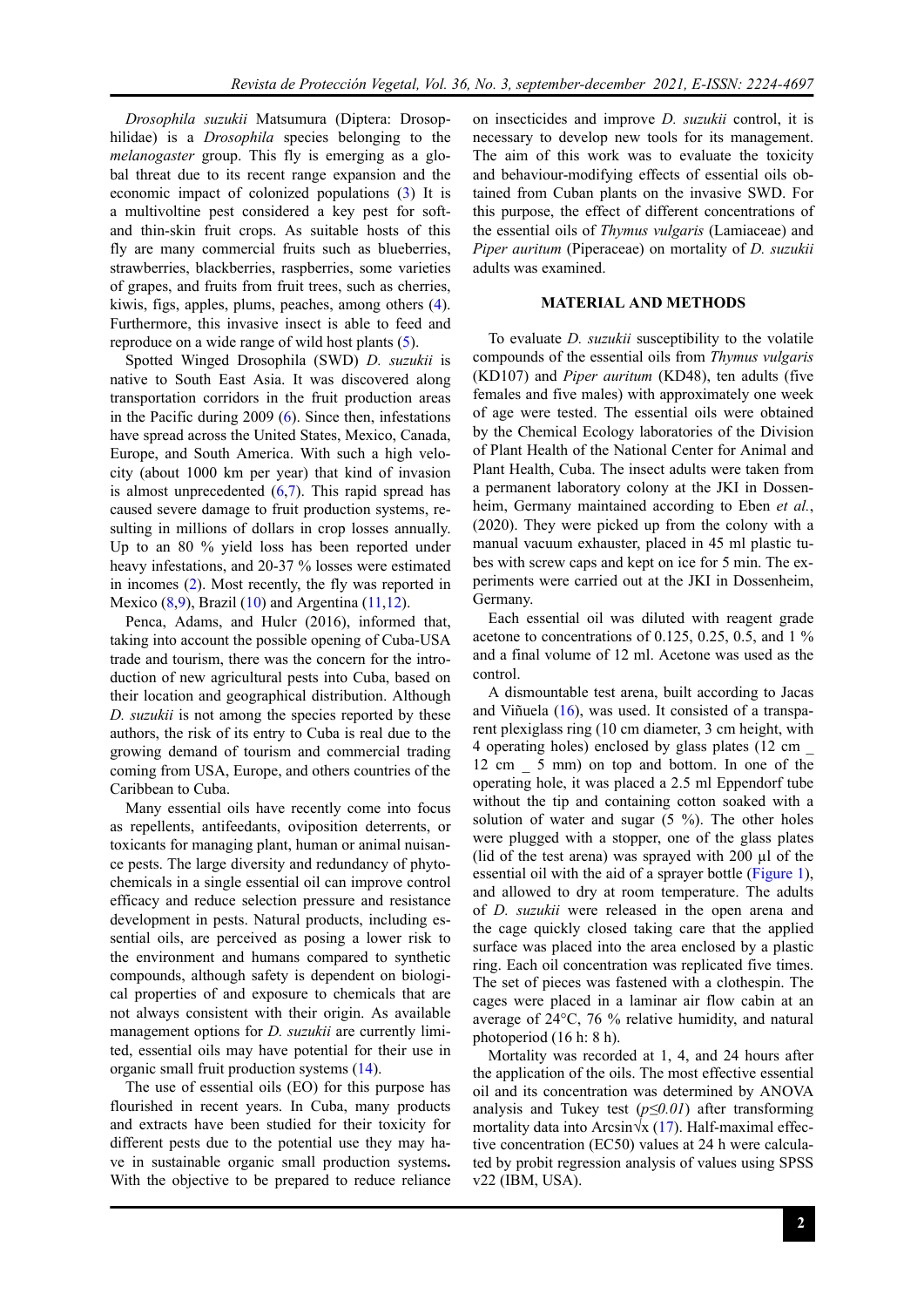<span id="page-2-0"></span>

Figure 1. Materials used during the experiment (a) and experimental design (b)./Diseño experimental y materiales usados durante el experimento.

#### **RESULTS AND DISSCUSION**

The volatile components of both essential oils showed higher toxicity effects on SWD adults than the control. SWD males showed evidences of high susceptibility to both oils from *Thymus vulgaris* (KD107) and *Piper auritum* (KD48). The concentration of 1 µl/ml was the most effective in each essential oil at 24 hours, although *Thymus vulgaris* (KD107) oil at 0.5  $\mu$ /ml showed mortalities higher than 50 % from the fourth hour of evaluation (Table 1). This is indi‐ cative of a quick insecticidal effect. In the case of P. *auritum* oil, the insecticidal effect at 24 h can be explained by the cumulative toxicity effects of some of the components.

The chemical composition of *P. auritum* essential oil, mainly that obtained from the plant aerial part, has been studied by steam distillation in several countries [\(18](#page-5-0)). This author proposed *Piper*-amides as the most representative compounds of the Piper species. These amides are recognized not only by their toxicity and their synergistic effects on the insecticidal activity, but also by the important antifungal and antibacterial character they have [\(19](#page-5-0)).

Safrole is the major constituent of the essential oil of several species in the family Piperaceae, and its proportion can vary between 70-94 % according to the species. In Cuba, safrole was found to be the major component (74-29 %) of the essential oil of P. auritum (KD48), with different proportions of γ-ter‐ pinene (6,21 %), α-terpinolene (4,96 %), β-pinene (2,99 %), α-terpinene (2,65 %), α-pinene (1,79 %), and β-caryophyllene  $(1,43, 9)$   $(20)$  $(20)$ . Safrole can act synergistically with other compounds present in the plant increasing their biological activity ([18,19](#page-5-0)).

It is possible to associate the strong lethal activity of this plant oil with its high content of safrole, but the possibility of the whole composition of this oil at its higher concentrations in determining the high effectivity on *D. suzukii* cannot be underestimated. There is not enough information available regarding the lethal effect of essential oils from *P. auritum* plants on insects, but some ethanolic extracts of *P. auritum* were evaluated on immature stages of the potato/toma-

**Table 1.** Insecticidal effects of volatile components of essential oils on *Drosophila suzukii*./Efecto insecticida en *Drosophila suzukii* de los compuestos volátiles de aceites esenciales.

| <b>Essentials oils</b>  | N  | Concentration (µl/ml) | Mortality $(\% ) \pm SE$ |                  |                   |
|-------------------------|----|-----------------------|--------------------------|------------------|-------------------|
|                         |    |                       | 1 Hour                   | 4 hours          | 24 hours          |
| Piper auritum (KD48)    | 50 | Control               | $0\pm 0.00$ aA           | $0\pm0.00aA$     | $0\pm 0.08$ aA    |
|                         | 50 | 0.125                 | $2\pm0.28abA$            | $4\pm0.42aA$     | $8\pm 0.39$ aA    |
|                         | 50 | 0.25                  | $6\pm0.26$ abA           | $4\pm0.06aA$     | $26 \pm 0.19$ abA |
|                         | 50 | 0.5                   | $0\pm0.40$ aA            | $4\pm0,46aAB$    | $46 \pm 0.37$ abB |
|                         | 50 |                       | $6\pm0.14abcA$           | $8\pm0.40$ bB    | $100 \pm 0.08$ cB |
| Thymus vulgaris (KD107) | 50 | Control               | $0\pm0.00aA$             | $0\pm0.00aA$     | $4\pm0.00aA$      |
|                         | 50 | 0.125                 | $46\pm0.06abcA$          | $48 \pm 0.06a$ A | $48 \pm 0.06$ aA  |
|                         | 50 | 0.25                  | $14\pm0.13$ bcdA         | $22 \pm 0.13$ aA | $28 \pm 0.33$ abA |
|                         | 50 | 0.5                   | $54\pm0.00cdA$           | $55\pm0.21$ abA  | $74 \pm 0.37$ bcA |
|                         | 50 |                       | $90 \pm 0.10$ dA         | $96 \pm 0.00$ bA | $100 \pm 0.00cA$  |

\*Means in the same column with no lowercase letters in common differ significantly (*p ≤ 0.01*) (difference between treat‐ ments). \*Means in the same row with not no capital letters in common differ significantly  $(p \le 0.01)$  (difference between times). /\*Medias en la misma columna con letras minúsculas difieren significativamente (*p ≤ 0,01*) (diferencias entre tratamientos).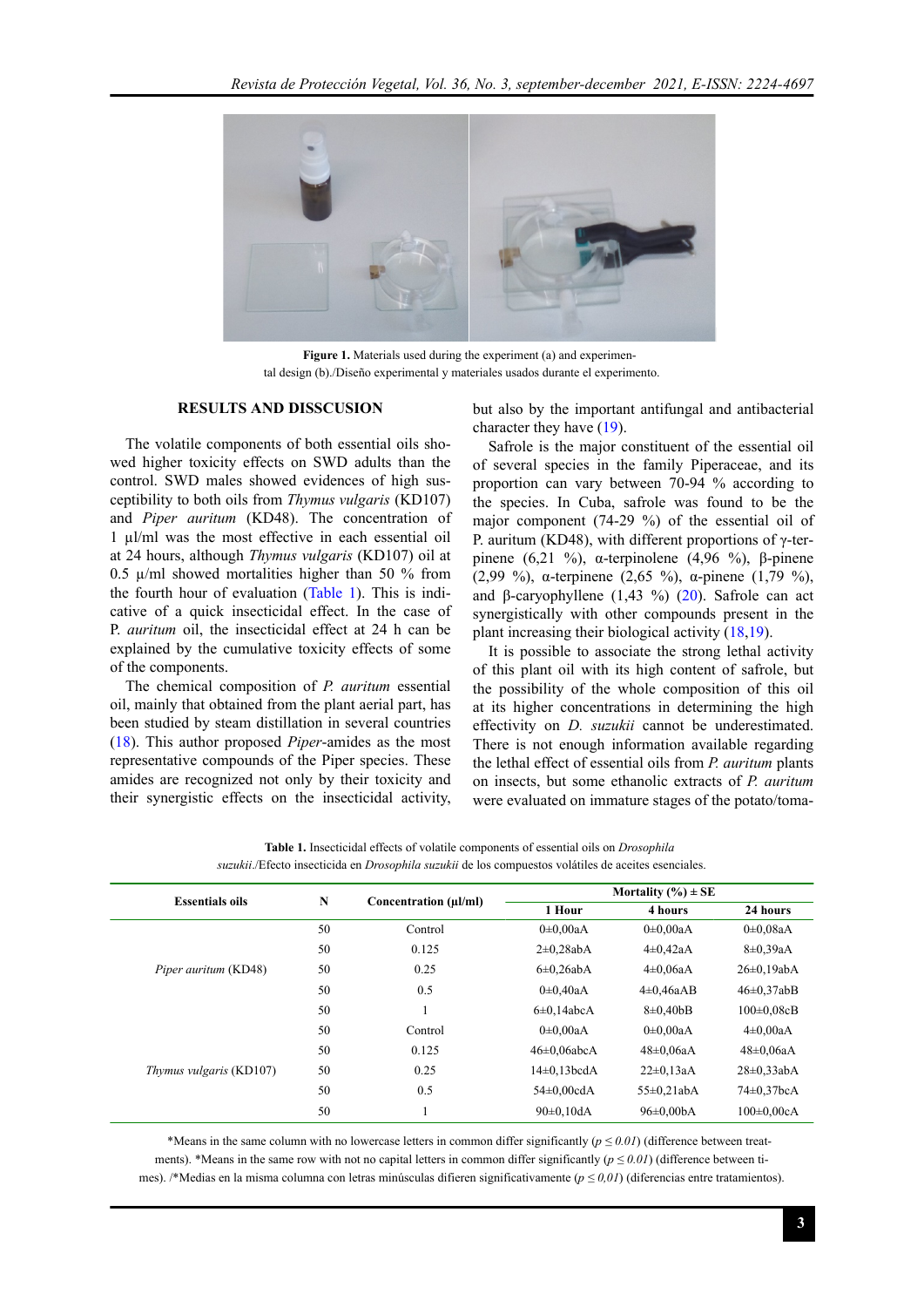to psyllid *Bactericera cockerelli* (Sulc) with promising results. Alcoholic fractions of this oil caused high mortality (66 %) of adults of the whitefly *Trialeurodes vaporariorum* Westwood [\(21](#page-5-0)).

In the case of the essential oil of *Thymus vulgaris* (KD107), the main components are thymol (56,98 %), its biosynthetic precursor p-cimene (14,67 %,) and γ-terpinene (14,13 %). Other components found with more than 1 % were  $\alpha$  -terpinene (1,65%), L-linalool (1,64 %),  $\alpha$  -tujene (1,52 %), myrene (1,38 %) and carvacrol (1,33 %) [\(22](#page-5-0)).

The contact or fumigant toxicity of the essential oil from *T. vulgaris* and others plants within the same genus has been studied with positive effect on several species of insects, including the whitefly *Bemisia tabaci* Genn. ([23\)](#page-5-0), the lepidopteran *Ephestia kuehniella* and *Plodia interpunctella* [\(24](#page-5-0)), and the mealybug *Phenococcus solenopsis* (Tinsley) ([25\)](#page-5-0). It has also been demonstrated that the oils of this plant can cause complete reduction or inhibition of feeding insects belonging to orders such as Lepidoptera, Co‐ leoptera, Hemiptera, and Orthoptera [\(26](#page-5-0)).

In accordance with Isman and Grieneisen (2014), the discrepancies related to the composition of the essential oils, the content of components present as major or minor constituents, and even the effects on insects can be explained by considering variations in the ecological conditions (climate, soil type, season, geographical location) in which the plant has develo‐ ped. Furthermore, the extraction conditions (extraction method, time, conditions of the raw material) can pro‐ duce oils that may differ in both qualitative and quantitative content.

The most effective concentrations of volatile com‐ pounds of the essential oil KD48 were in the range between 0.79-0,86 %, causing 99 % of the SWD po‐ pulation mortality (Table 2). However, respecting the essential oil KD107, it was necessary a concentration of 0,79 % of volatile compounds to cause the death of 99 % of males in a population.

In the last five years, there was an increase of the public interest in the use of essential oils for contro‐ lling *D. suzukii* populations. This can be explained by the increasing demand of organically grown fruits since, as it is well known, the insecticides based on natural products are perceived by the public as a lower risk to the environment and humans compared with synthetic compounds  $(28)$  $(28)$ .

In this sense, Renkema *et al.* ([14\)](#page-5-0) informed that Thyme oil from the chemotype of *Thymus vulgaris* was unique among the 12 oils tested because of the higher mortality of male flies it produced compared with the other oils, and it reduced the number of responding males and females. Similar studies on straw‐ berries showed thymol as the most effective essential oil that reduced fly landing and larval infestation and increased the SWD mortality under laboratory conditions. Also in the field, this compound can reduce the larval infestation levels by 25 % at four days after application ([28\)](#page-5-0).

Park *et al.* [\(29](#page-5-0)) evaluated the toxic and fumigant effect of twelve essential oils obtained from Lamia‐ ceae plants on *D. suzukii*. These authors found that essential oils of *Thymus zygis* and *Satureja montana* and their components, thymol and carvacrol, exhibited contact toxicity activity and could be applied directly to control SWD; inhibition of acetylcholinesterase (AChE). was also observed. In another study, Park *et al.* (2017) tested the toxicity effect of six essential oils from Myrtaceae plants. In this case, the essential oils from kanuka (*Kunzea ericoides* J. R. et G. Forst) and manuka (*Leptospermum scoparium* (A. Rich.)) and their β-triketone components exhibited high contact toxicity to the fly. According to this author, pesticides based on essential oils from kanuka and manuka plants could be used to protect postharvest fruits, and the oils based on *T. zygis* and *S. montata* could be applied directly to control SWD.

The presence of thymol as a major component may be directly linked to the insecticidal effect of the oil due to the numerous previous reports on the insecticidal action of this monoterpenic alcohol ([31\)](#page-6-0). This substance has many biological targets and its action mode can vary even in different insect orders and families (Carayon *et al.*, 2014); for example in *Drosophila sp.*, thymol can strengthen the response of RDL-type GABA receptor associated with the in‐ sect olfactory learning  $(34)$  $(34)$ ; it can inhibit the TRPL channel (some of these channels are associated with sensations like pain, hotness, warmth or coldness, dif‐ ferent kinds of tastes, pressure, and vision)  $(32)$  $(32)$ ; and it also showed an inhibitory action on AChE ([29\)](#page-5-0). Bonnafé *et al.,* ([35\)](#page-6-0) informed that the specificity of the response to the conditioned stimulus (CS) was lost in bees previously exposed to thymol (10 or 100 ng/bee) 24 h after learning.

**Table 2.** Half-maximal effective concentration to *Drosophila suzukii* /Máxima concentración efectiva para *Drosophila suzukii*. **Essential oil Fly sex N Slope ±SE Ec 99 (%)\* 99%CL X<sup>2</sup>a/P**

| <b>Essential oil</b> | <b>Fly sex</b> | N  | Slope $\pm$ SE  | Ec 99 $(\%)^*$ | 99%CL         | $X^2a/P$  |
|----------------------|----------------|----|-----------------|----------------|---------------|-----------|
| KD48                 | Female         | 50 | $4.84 \pm 0.84$ | 0,86           | $0.71 - 1.17$ | 2,67/0,45 |
|                      | Male           | 50 | $5.22 \pm 0.88$ | 0.79           | $0.51 - 2.1$  | 5,44/0,14 |
| KD107                | Female         | 50 | $4.14 \pm 0.66$ | 1,12           | 0.78-3.34     | 6,70/0,08 |
|                      | Male           | 50 | $5.94 \pm 1.06$ | 0.79           | $0.59 - 1.05$ | 4,6/0,2   |
|                      |                |    |                 |                |               |           |

\*Ec 99 is the effective concentration required to kill 99 % of the population.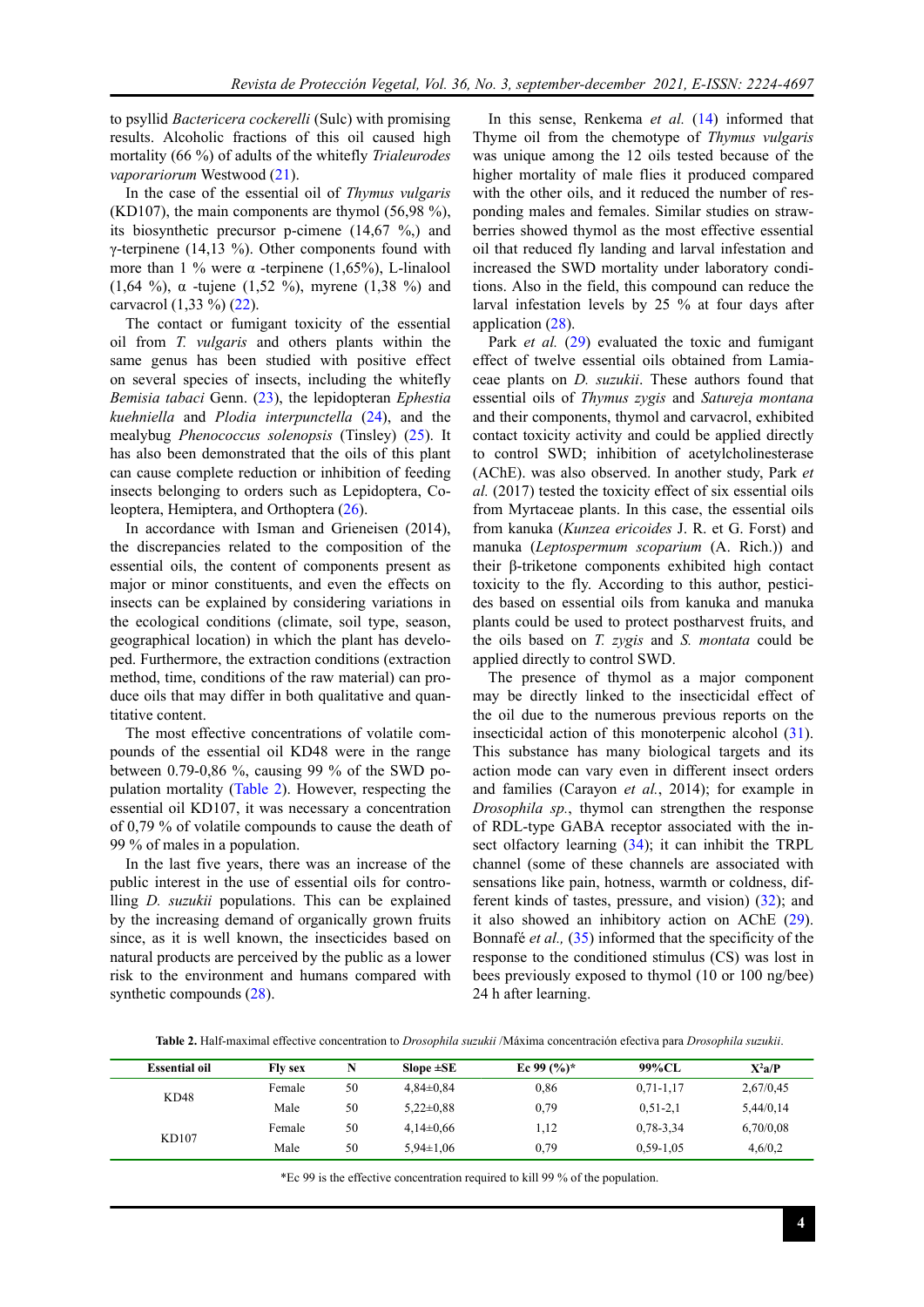<span id="page-4-0"></span>In this study, it could not be differentiated whether the toxicity of the essential oils was due to the contact or to the fumigant effect. Unfortunately, even when evaporation of the complete substance was tried, not all the components had the same volatility, and thus, some part of them could still come in contact with the insect antenna, body or legs.

It is important to emphasize that despite the effect shown by both oils under laboratory conditions, their behaviour may be different in the field because of the possible loss of some of their components due to their high volatility. However, under field conditions these losses can be corrected by nano-encapsulation and/or the application of nanoparticles loaded with these essential oils. Studies in this regard have advan‐ ced rapidly in recent years ([36\)](#page-6-0).The effectiveness of these compounds, alone or in combination with other substances, has been tested both in the laboratory and under field conditions and against different crop pests [\(37](#page-6-0)-[41\)](#page-6-0) According to Khoobde *et al.* ([37\)](#page-6-0), when the nano-encapsulated essential oil technique is used, it can produce pesticides that have controlled-release properties and reduce the concentration of the applied doses and number of applications. Additionally, nano‐ formulation of essential oil saved its insecticidal pro‐ perty for longer time and improved its efficiency in pest control  $(39)$  $(39)$  and product stability  $(41)$  $(41)$ . Furthermore, nanoencapsulated essential oils have a lasting residual effect as compared to the free agrochemicals [\(42](#page-6-0)).

Numerous authors evaluated the insecticidal activity of essential oils and their components on different insect species. In some cases, they had a dual activity, both fumigant and by contact. These type of dual activity is reported for different species of insects, among them the whiteflies *Trialeurodes vaporariorum* [\(43](#page-6-0)) and *B. tabaci* ([44\)](#page-6-0).

To possess high levels of activity against the selec‐ ted biological target, combining several effects and to‐ xicity to more than one of its states, is one of the most important criteria for a compound to be selected in the initial stage of research and continue its development until obtaining a possible product. Also, the toxicity of the insecticides can differ for the developmental stages of an insect, and the control of the immature states is considered as one of the most effective means for the reduction of populations of agricultural pests [\(45](#page-6-0)).

*Drosophila suzukii* Matsumura (Diptera: Drosophi‐ lidae) is still not found in Cuba, but its presence in some countries in the near-by area is known. Taking into account the influence of trade and climate change on pest movement, being prepared for the struggle against the presence of new pests in a country is crucial to reduce the impact of their introduction in agri‐ cultural areas, to reduce crops losses and their impact on fruit production. Thus, T. vulgaris essential oils could be considered a source of bioactive substances compatible with integrated pest management (IPM) biological control agents. However, a lot of research is still needed to be done. It is necessary to study the interactions between candidate essential oils and natural enemies, as well as to find the best approach for implementing this essential oil in a pest management strategy  $(46)$  $(46)$ .

#### **REFERENCES**

- 1. Pino O, Sánchez Y, Rojas MM. Plant secondary metabolites as an alternative in pest management . I : Background , research approaches and trends. 2013;28(2):81-94.
- 2. Asplen MK, Anfora G, Biondi A, Choi DS, Chu D, Daane KM, *et al.* Invasion biology of spotted wing Drosophila (*Drosophila suzukii*): a global perspective and future priorities. J Pest Sci (2004). 2015;88(3):469-94.
- 3. Murphy KA, West JD, Kwok RS, Chiu JC. Accelerating research on Spotted Wing Drosophila management using genomic technologies. 2016.
- 4. Rota-Stabelli O, Blaxter M, Anfora G. *Drosophila suzukii* [Internet]. Vol. 23, Current Biology. Elsevier; 2013. p. R8. Available from: [http://](http://dx.doi.org/10.1016/j.cub.2012.11.021) [dx.doi.org/10.1016/j.cub.2012.11.021](http://dx.doi.org/10.1016/j.cub.2012.11.021)
- 5. Briem F, Eben A, Gross J, Vogt H. An invader supported by a parasite: Mistletoe berries as a host for food and reproduction of Spotted Wing Drosophila in early spring. J Pest Sci (2004) [Internet]. 2016 Jul [cited 2017 Jul 14];89(3):749-59. Available from: [http://](http://link.springer.com/10.1007/s10340-016-0739-6) [link.springer.com/10.1007/s10340-016-0739-6](http://link.springer.com/10.1007/s10340-016-0739-6)
- 6. Dalton DT, Walton VM, Shearer PW, Walsh DB, Caprile J, Isaacs R. Laboratory survival of *Drosophila suzukii* under simulated winter conditions of the Pacific Northwest and seasonal field trapping in five primary regions of small and stone fruit production in the United States. 2011; (January):1368-1374.
- 7. Peralta-Manzo JJ, Lezama-Gutiérrez R, Castrejón-Agapito H, Mora JC la, Rebolledo-Domínguez O. Uso de *Metarhizium anisopliae* y *Cordyceps bassiana* (Ascomycetes) para el control de *Drosophila suzukii* (Diptera: Drosophilidae) en cultivo de zarzamora (*Rubus fruticosus*). Entomol Mex. 2014;1:230-235.
- 8. Cini A, Ioriatti C, Anfora G. A review of the invasion of *Drosophila suzukii* in Europe and a draft research agenda for integrated pest management. Bull Insectology. 2012;65(1):149-160.
- 9. Cancino MDG, Hernández AG, Cabrera JG, Carrillo GM, González JAS, Bernal HCA. Parasitoides de *Drosophila suzukii* (Matsumura) (Diptera: Drosophilidae) en Colima, México. Southwest Entomol. 2015;40(4):855-858.
- 10. Deprá M, Poppe JL, Schmitz HJ, De Toni DC, Valente VLS. The first records of the invasive pest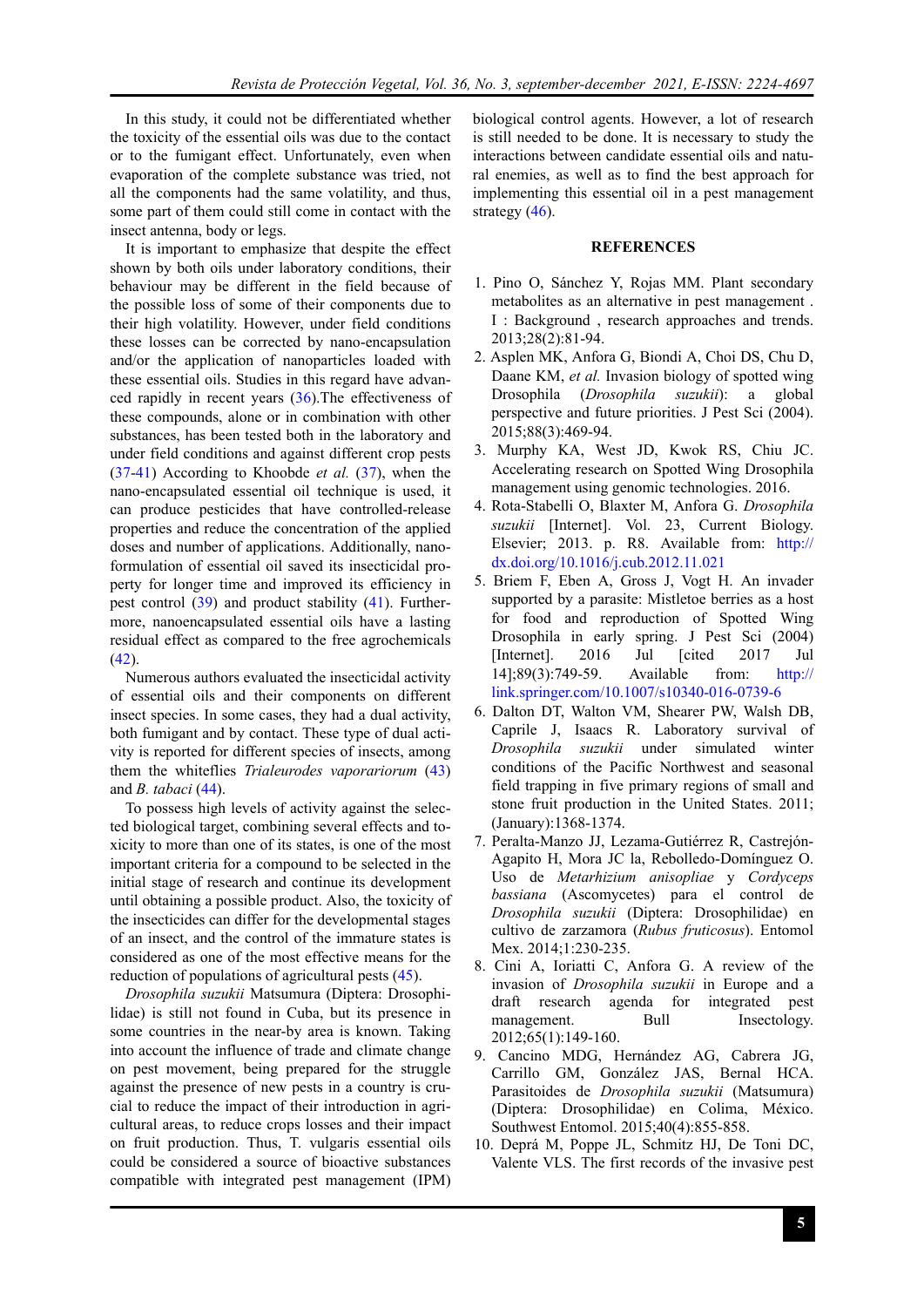<span id="page-5-0"></span>*Drosophila suzukii* in the South American continent. J Pest Sci (2004). 2014;87(3):379-383.

- 11. Santadino MV, Riquelme Virgala MB, Ansa MA, Bruno M, Di Silvestro G, Lunazzi EG. Primer registro de *Drosophila suzukii* (Diptera: Drosophilidae) asociado al cultivo de arándanos (Vaccinium spp.) de Argentina. Rev la Soc Entomológica Argentina [Internet]. 2015;74(4):183-185. Available from: [www.eppo.int/QUARANTINE/Alert\\_List/insects/](http://www.eppo.int/QUARANTINE/Alert_List/insects/Drosophi-) [Drosophi-](http://www.eppo.int/QUARANTINE/Alert_List/insects/Drosophi-)
- 12. Dagatti CV, Marcucci B, Herrera ME, Becerra VC. Primera detección de *Drosophila suzukii* (Diptera: Drosophilidae) en frutos de zarzamora en Mendoza, Argentina. Rev la Soc Entomológica Argentina. 2018;77(3):26-29.
- 13. Penca C, Adams DC, Hulcr J. The Cuba-Florida plant-pest pathway. Insecta mundi [Internet]. 2016 [cited 2017 Jul 14];0490(June 24):1-17. Available from: [http://digitalcommons.unl.edu/cgi/](http://digitalcommons.unl.edu/cgi/viewcontent.cgi?article=1995&context=insectamundi) [viewcontent.cgi?article=1995&context=insectamu](http://digitalcommons.unl.edu/cgi/viewcontent.cgi?article=1995&context=insectamundi) [ndi](http://digitalcommons.unl.edu/cgi/viewcontent.cgi?article=1995&context=insectamundi)
- 14. Renkema JM, Wright D, Buitenhuis R, Hallett RH. Plant essential oils and potassium metabisulfite as repellents for *Drosophila suzukii* (Diptera: Drosophilidae). Sci Rep [Internet]. 2016;6(January):1-10. Available from: [http://](http://dx.doi.org/10.1038/srep21432) [dx.doi.org/10.1038/srep21432](http://dx.doi.org/10.1038/srep21432)
- 15. Eben A, Sporer F, Vogt H, Wetterauer P, Wink M. Search for Alternative Control Strategies of *Drosophila suzukii* (Diptera: Drosophilidae): Laboratory Assays Using Volatile Natural Plant Compounds. Insects [Internet]. 2020;11(0811). Available from: [www.mdpi.com/journal/insects](http://www.mdpi.com/journal/insects)
- 16. Jacas JA, Vinuela E. Analysis of a Laboratory Method to Test the Effects of Pesticides on Adult Females of *Opius concolor* (Hym., Braconidae), a Parasitoid of the Olive Fruit Fly, *Bactrocera oleae* (Dip., Tephritidae). Biocontrol Sci Technol. 1994;4(2):147-154.
- 17. Di Rienzo JA, Casanoves F, Balzarini MG, Gonzalez L, Tablada M, Robledo CW. InfoStat. Grupo InfoStat, FCA, Universidad Nacional de Córdoba, Argentina. Queda; 2016. p. 496.
- 18. Vizcaíno Páez S. Safrol y Apiol: metabolismo, preparación de derivados y actividad antifúngica contra el hongo fitopatógeno *Botryodiplodia theobromae*. 2014 [cited 2017 Jul 14];95. Available from: <http://www.bdigital.unal.edu.co/11815/>
- 19. Sánchez Y, Correa TM, Abreu Y, Pino O. Efecto del aceite esencial de *Piper auritum* Kunth y sus componentes sobre *Xanthomonas albilineans* (Ashby) Dowson y *Xanthomonas campestris* pv. *campestris* (Pammel) Dowson. Rev Protección Veg. 2013;28(3):204-210.
- 20. Sánchez Y, Pino O, Correa TM, Naranjo E, Iglesia A. Estudio químico y microbiológico del aceite esencial de. Rev Protección Veg. 2009;24(1):39-46.
- 21. Mendoza-García EE, Ortega-Arenas LD, Pérez-Pacheco R. Repellency , toxicity , and oviposition inhibition of vegetable extracts against greenhouse whitefly *Trialeurodes vaporariorum* (Westwood) (Hemiptera : Aleyrodidae). 2014;74(March):41-48.
- 22. Rojas Fernández MM, López MC, Sánchez Pérez Y, Brito I D, Montes De Oca Ii R, Martínez I Y, *et al.* Actividad antibacteriana de aceites esenciales sobre *Pectobacterium carotovorum* subsp. *carotovorum*. Rev Protección Veg. 2014;29(3):197-203.
- 23. Yang N-W, Li A-L, Wan F-H, Liu W-X, Johnson D. Effects of plant essential oils on immature and adult sweetpotato whitefly, *Bemisia tabaci* biotype B. Crop Prot [Internet]. 2010;29(10):1200-1207. Available from: [http://dx.doi.org/10.1016/](http://dx.doi.org/10.1016/j.cropro.2010.05.006) [j.cropro.2010.05.006](http://dx.doi.org/10.1016/j.cropro.2010.05.006)
- 24. Moazeni N, Khajeali J, Izadi H, Mahdian K. Chemical composition and bioactivity of *Thymus daenensis* Celak (Lamiaceae) essential oil against two lepidopteran stored-product insects. J Essent Oil Res [Internet]. 2014 Mar [cited 2017 Jul 14];26(2):118-24. Available from: [http://dx.doi.org/](http://dx.doi.org/10.1080/10412905.2013.860412) [10.1080/10412905.2013.860412](http://dx.doi.org/10.1080/10412905.2013.860412)
- 25. Mostafa ME, Youssef NM, Abaza M. Insecticidal activity and chemical composition of plant essential oils against cotton mealybug, *Phenacoccus solenopsis* (Tinsley) (Hemiptera : Pseudococcidae) Mohamed Elhosieny Mostafa , Naglaa Mohamed Youssef and Anwaar. 2018;6(2):539-543.
- 26. Rafeeq KUMA, Gokuldas M. Antifeedant effect of crude extracts prepared from four plants on a household pest , the rubber plantation litter beetle, *Luprops tristis* Fabricius (Tenebrionidae : Coleoptera). J Agric Technol 2013. 2013;9(1):245-255.
- 27. Isman MB, Grieneisen ML. Botanical insecticide research: Many publications, limited useful data. Trends Plant Sci [Internet]. 2014;19(3):140-145. Available from: [http://dx.doi.org/10.1016/](http://dx.doi.org/10.1016/j.tplants.2013.11.005) [j.tplants.2013.11.005](http://dx.doi.org/10.1016/j.tplants.2013.11.005)
- 28. Renkema JM, Buitenhuis R, Hallett RH. Reduced *Drosophila suzukii* infestation in berries using deterrent compounds and laminate polymer flakes. Insects. 2017;8(4).
- 29. Park CG, Jang M, Yoon KA, Kim J. Insecticidal and acetylcholinesterase inhibitory activities of Lamiaceae plant essential oils and their major components against *Drosophila suzukii* (Diptera: Drosophilidae). Ind Crops Prod [Internet]. 2016 Oct [cited 2017 Jul 14];89:507-513. Available from: [http://linkinghub.elsevier.com/retrieve/pii/](http://linkinghub.elsevier.com/retrieve/pii/S0926669016303922) [S0926669016303922](http://linkinghub.elsevier.com/retrieve/pii/S0926669016303922)